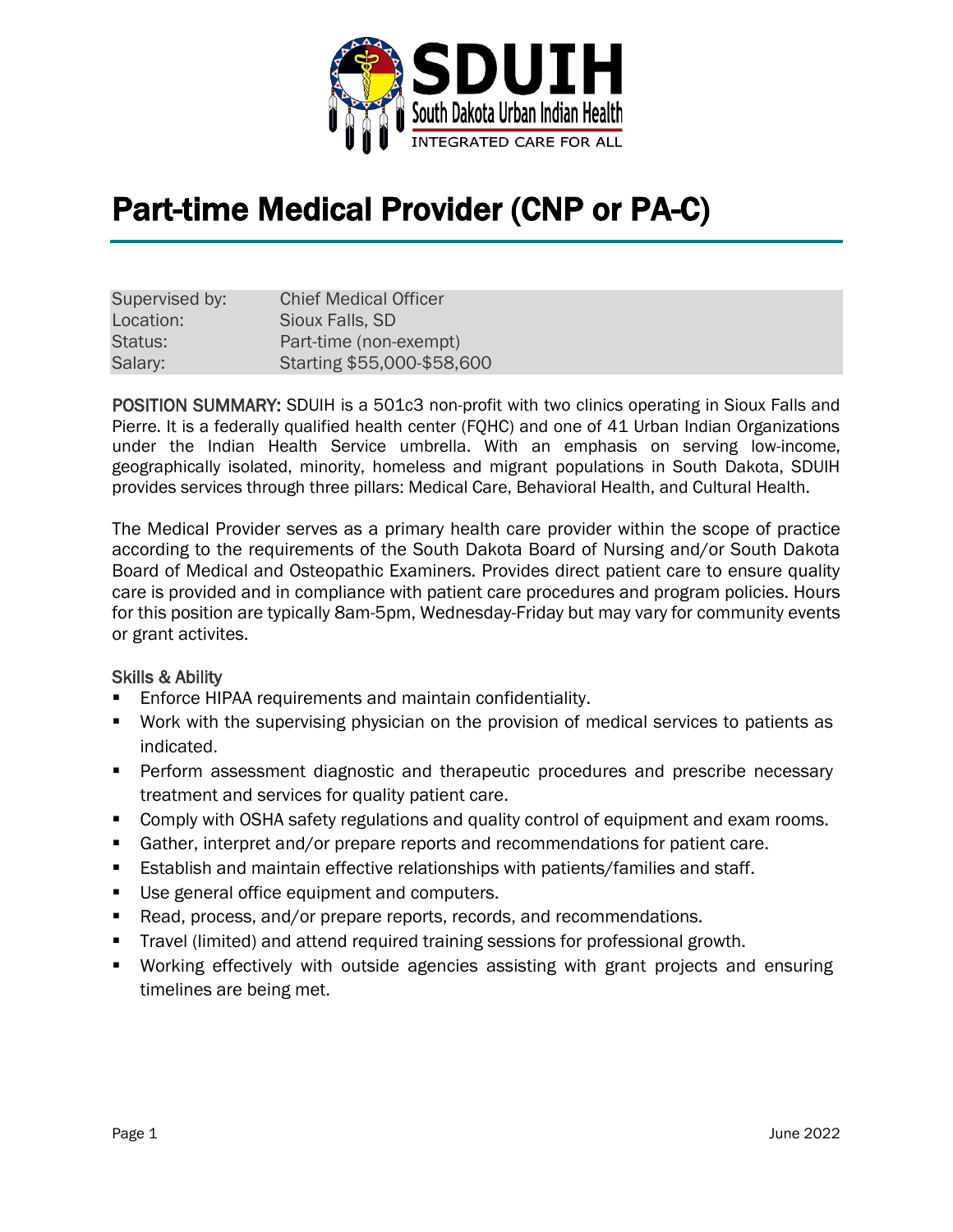## Knowledge

- English, spelling, punctuation and grammar.
- **Customer service etiquette and techniques.**
- **Private, local, state and federal resources for the treatment and care of patients.**
- **SDUIH policies and procedures.**
- Federal reporting requirements, i.e. Government Performance Reporting Act (GPRA) and UDS requirements.
- **HIPAA and OSHA rules and requirements.**
- **Funding source(s) that pay for the medical provider position.**
- Computer programs (Word, Excel, etc.).
- **Native American culture and traditions.**
- **Policies and procedures regarding medications and proper chart recording.**
- **Public health care concepts, methods and practices.**
- **Quality review methods, practices and standards.**

## Qualifications:

- Must possess current licensure through the South Dakota Board of Nursing and/or South
- Dakota Board of Medical and Osteopathic Examiners; maintain a current Federal and State DEA certification; American Nurses Credentialing Center, or AANP certification (if applicable) with 3-5 years of clinical experience.
- No history of credentialing Board violations or issues; i.e. board disciplinary action
- Experience in the development and implementation of innovative patient-centered care delivery practice, pharmacology, therapeutics, diabetes and HIV care.
- **Pass a federal background check. Must not have any felony convictions that relate to the** Indian Child Welfare Act.
- **Provide Indian Preference documentation if claimed.**
- **Computer proficiency and efficient/accurate data-entry skills.**
- Must be vaccinated against or willing to be vaccinated against COVID-19.
- Must be CPR certified or willing to obtain CPR certifications within 6 months of employment.

## Supervision:

Reports directly to Chief Medical Officer, however also receives direction from administration and the Executive Director.

## Supervises:

Depending on office structure Medical Providers may direct and/or plan the work of other midlevels, nursing staff, and general clinic staff.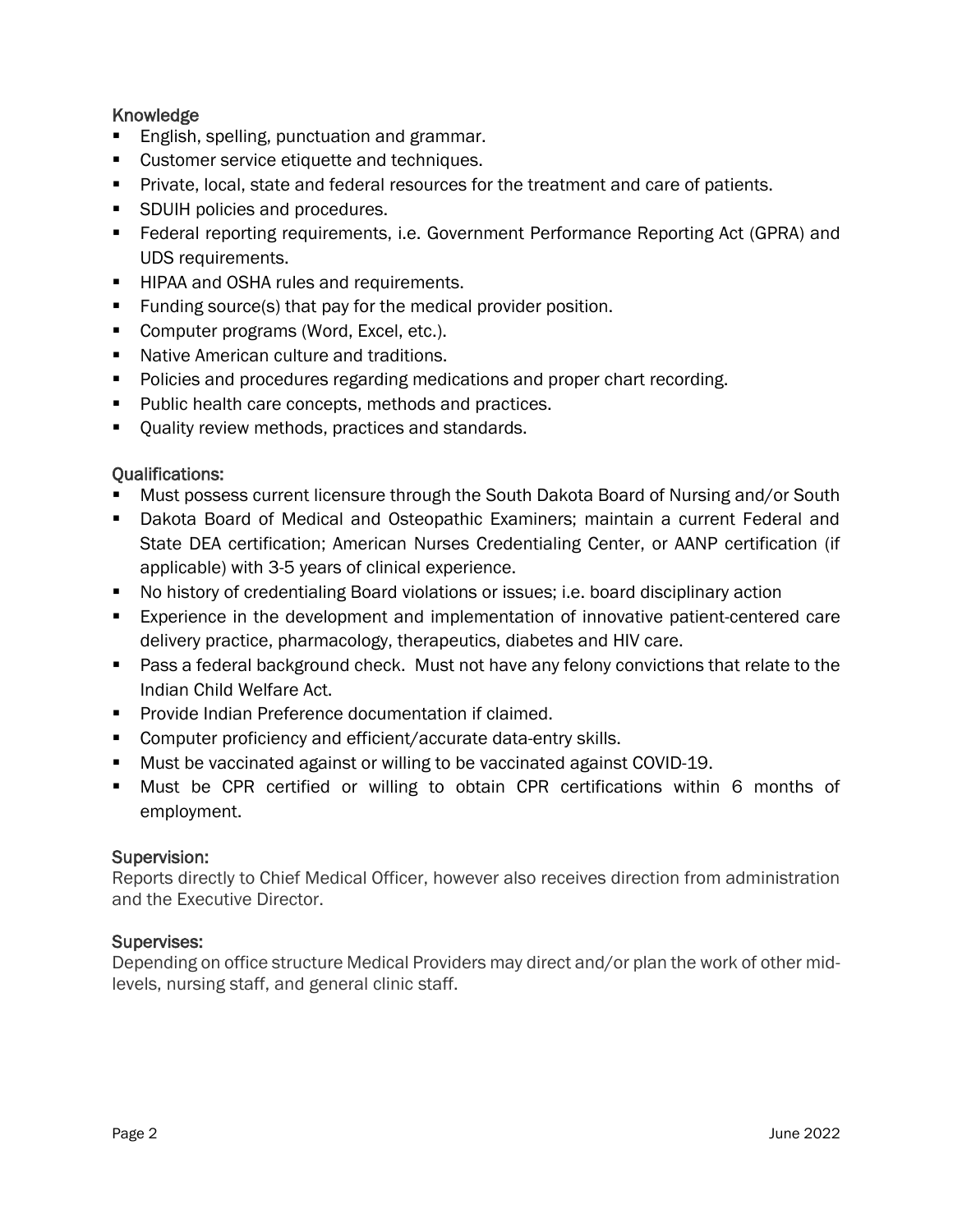#### Electronic Health Record Responsibilities and Duites:

Medical Provider staff must complete patient assessment, evaluation and medical history information and document in the RPMS/EHR system as documented in the RPMS User Manual.

### Medical Provider Responsibilities and Duties:

Medical providers will provide direct care services that promote patient self-management and will use a *positive* Care Management approach to improve patient health factors in the community.

Medical provider staff will:

- Maintain current licensure/certification/collaborative agreements by monitoring the expiration/renewal dates and applying for renewal in a timely manner.
- **Perform routine physical examinations and preventive health measures including but** not limited to immunizations, developmental screening, routine laboratory screening/ procedures, women's wellness exams, well-baby exams and disease case management.
- **Diagnose and treat common and uncomplicated health conditions. Collaborate,** consult and refer patients who have complicated or uncommon health problems to the collaborating physician or specialist for care.
- **Incorporates preventive health care provisions aimed at improving and maintaining** health status based upon individual, cultural, sociological, psychological and environmental factors.
- **Collects and constructs identifying information by reviewing past and present medical,** social and family histories, performing physical examinations, assembling and documenting a problem list, and consulting with the collaborating physician or specialist in changes or progression health status.
- Provides contraceptive counseling to patients seeking birth control, making available the desired birth control measures when possible or refer patient to agency where family planning and/or birth control measures may be obtained.
- Furnishes drugs and devices incidental to the provision of routine health care, family planning and disease management which meet the standards and requirements of the practitioner's DEA license. EXTREME DISCRECION shall be used when prescribing narcotic medication. Prescriptions for narcotic medication shall be for a very short duration to address an urgent need. A need for ongoing narcotic medication shall be referred to a pain management specialist or other appropriate specialist.
- **Provides precise information to enable the patient to make informed decisions** regarding health care and related issues while ensuring joint responsibility with the health care team members and staff to promote the best outcome possible for the patient.
- **Provides education about diagnosis and treatment to the patient and provides written** follow-up guidelines. Include family members according to patient wishes.
- Advises and counsels patients about normal maturational and developmental stages and natural life cycles. Intervenes and participates in problem solving of target problem areas.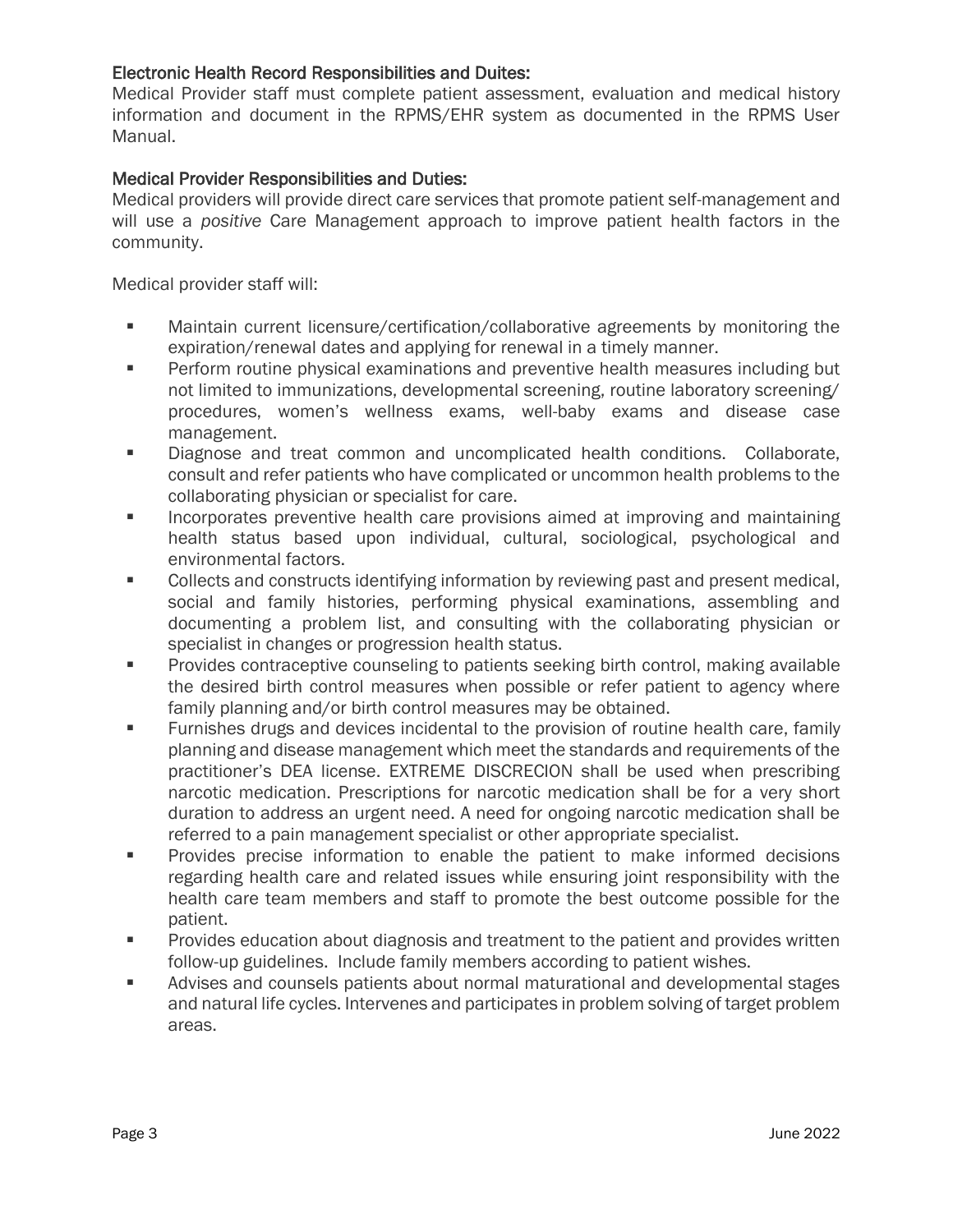- Assess and intervene in ordinary developmental and behavioral problems of individuals and their families in complying with health care recommendations and or plans.
- Completes charting in the electronic medical record using the problem oriented medical records systems assuring accurate and timely completion of data entry into the patient medical record. Every attempt will be made to complete medical record charting by the end of each day but shall be completed no later then the end of the next business day. Compiles and produces progress notes, charting, summary reports, and other forms to document patient information according to requirements and standards set by IHS. Records accurate information in patients' charts, including but not limited to; medication, treatment, changes in condition and action taken and any incidents occurring in the course of care provided.
- Assures accurate care of handling laboratory specimens such as; pap smears, cultures, and other specimens for laboratory testing.
- **Reports and documents all accidental or negligent incidents as they relate to patients.** Understand and satisfy state, federal and program regulations and quality assurance and safety standards; which establish minimums of care. Participates in clinic quality review care procedures and processes.
- **May perform nursing duties when nurse is not available.**
- Performs other duties as assigned.
- Ability to maintain a flexible work schedule including evenings and weekends.

#### Standard Reporting Requirements:

- Completes required reports for special state and federal health programs and services such as; All Women Count, Family Planning and Diabetes programs.
- Maintain appropriate files and reports according to state certification standards.
- Complete specialized reports at the request of the Executive Director or other member of Administration.

#### Physical Demands:

- Involves direct and frequent contact with potentially unstable clients.
- Involves direct contact with clients who my have infectious diseases.

#### Decision-Making Authority:

Decisions include complete diagnosis and treatment for primary, common preventative health care, ordering laboratory and diagnostic tests necessary for quality patient care; authority to assess over-medical history and conditions of complicated/complex medical conditions for further referral. Provider practices within the scope of South Dakota Law.

Decisions also include dispensing medication within the standards and scope of practice under the DEA certification. EXTREME DISCRETION shall be used when prescribing narcotic medication. Prescriptions for narcotic medication shall be for a very short duration to address an urgent need. A need for ongoing narcotic medication shall be referred to a pain management specialist or other appropriate specialist.